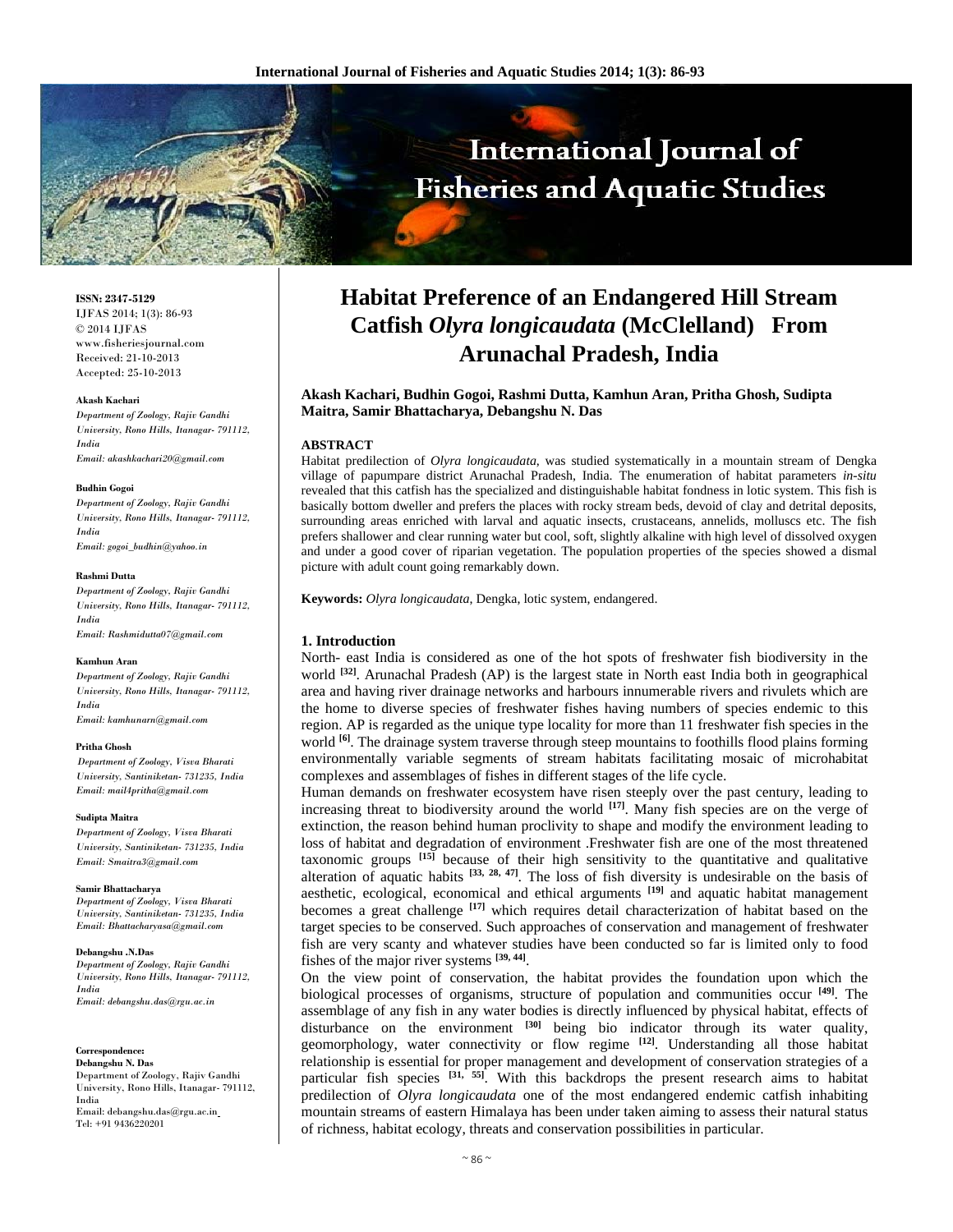# **2. Materials and methodology**

## **2.1 General survey and selection of site:**

For the selection of habitat study site intensive field survey was done by performing sequential field trips (Table 1) and occasional fishing. For quantitative assessment of the population status, sampling in rivers and streams of Papum Pare was conducted following all indigenous and available scientific methods used for catching fishes from hill streams. The primary investigation revealed that the distribution of *Olyra longicaudata* population is sparse and mostly restricted to some streams of the foothills region. So, keeping in view the abundance, accessibility and feasibility from every aspect the streams of Dengka village was selected for the study of habitat ecology. Dengka is a small village situated at a distance of 45 km from Itanagar town under Doimukh revenue circle at a latitude of  $27^011'38.6''$  and longitude 93º52'38.7" E. The streams of this area have good cover of riparian vegetations and drains into a small rivers namely Patiya or Dhekia river (Figure 1), which flows through middle of this village. This small river originates from the dense forested and mountainous region of Ranga reserve forest and flows through different stretches of Arunachal Pradesh and finally drains into the Ranga River (one of the major tributary of Subansiri River). In Assam Patiya or Dhekia River is known as Pabha River which covers a distance of 102 km before meeting river Ranga.

| <b>Table 1:</b> Co-ordinates of the random sampling sites along with their Visible Parameters |  |  |  |  |  |
|-----------------------------------------------------------------------------------------------|--|--|--|--|--|
|-----------------------------------------------------------------------------------------------|--|--|--|--|--|

| S.             | <b>Random sampling sites</b> | coordinates              |                                 | <b>Visible Parameter</b>   |                       |                           |                        |
|----------------|------------------------------|--------------------------|---------------------------------|----------------------------|-----------------------|---------------------------|------------------------|
| N <sub>0</sub> |                              | Latitude                 | Longitude                       | <b>Substrate Dominance</b> | <b>Riparian cover</b> | <b>Human</b> interference | <b>Catch frequency</b> |
|                | Dikrong river (Banderdewa)   | $27^{\circ}06'44.31''$ N | 93°49′33.89″E                   |                            |                       | $^{+++}$                  |                        |
| 2              | Karsingsa Nalla              | $27^{\circ}06'55.28''$ N | $93^{\circ}48'26.05''$ E        |                            | $++$                  | $^{+++}$                  | $^{+}$                 |
| 3              | Nirjuli A sector nalla       | $27^{\circ}07'06.7''N$   | 93°47′56.40″ E                  |                            | $++$                  | $+++$                     | $^{+}$                 |
|                | Poma Nadi                    | $27^{\circ}04'01.43''N$  | 93°31′25.75″ E                  | 5                          | $++$                  | $^{++}$                   | $^{+}$                 |
|                | Poma Nalla                   | $27^{\circ}03'42.34''$ N | $93^{\circ}31'15.69''$ <b>E</b> |                            | $^{+++}$              | $+$                       | $^{+}$                 |
| 6              | Chimpu Nalla                 | $27^{\circ}04'47.10''$ N | $93^{\circ}36'33.13''E$         |                            | $++$                  | $^{++}$                   | $^{+}$                 |
|                | Nirupjuli Nalla              | 27°07′55.14″ N           | $93^{\circ}44'49.75''$ E        | 4                          | $+$                   | $+++$                     | $+$                    |
| 8              | Dikrong river (Doimukh)      | $27^{\circ}08'20.95''$ N | $93^{\circ}44'52.32''$ E        |                            | $^{+}$                | $^{+++}$                  | $^{+}$                 |
| 9              | <b>EMCHI Nallah</b>          | 27°08′32.35″N            | 93°46′03.22″ E                  |                            | $++$                  | $++$                      | $^{+}$                 |
| 10             | Hati Nallah                  | $27^{\circ}08'45.04''$ N | 93°46′28.35″E                   | 4                          | $^{+++}$              | $^{++}$                   | $^{+}$                 |
| 11             | Tulan Nallah                 | $27^{\circ}08'42.44''$ N | $93^{\circ}46'54.05''$ E        | 4                          | $^{+++}$              | $^{++}$                   | $^{+}$                 |
| 12             | Gumto Nallah                 | 27°08'58.04" N           | 93°47′23.13″ E                  | $\overline{4}$             | $++$                  | $++$                      | $^{+}$                 |
| 13             | Nyortha Nallah (Yupia)       | $27^{\circ}08'50.23''$ N | 93°42′41.50″ E                  | 5                          | $^{+++}$              | $++$                      | $^{+}$                 |
| 14             | Rono Basti                   | $27^{\circ}09'14.18''$ N | 93°45′34.05″ E                  |                            | $++$                  | $^{+++}$                  | $^{+}$                 |
| 15             | Tumru Basti                  | 27°09'43.94" N           | 93°46′40.7″E                    | 4                          | $++$                  | $^{+++}$                  | $^{+}$                 |
| 16             | Midphu                       | $27^{\circ}10'35.53''$ N | 93°47'10.19''E                  | 4                          | $+$                   | $^{+++}$                  | $^{+}$                 |
| 17             | Kimin                        | $27^{\circ}18'12.14''$ N | 93°58′32.34″E                   | 5                          | $++$                  | $++$                      | $^{+}$                 |
| 18             | Deb Nadi (Segalee)           | $27^{\circ}14'52.26''$ N | 93°29′57.03″E                   | 5                          | $++$                  | $+$                       | $^{+}$                 |
| 19             | Dengka                       | $27^011'38.6''N$         | $93^052'38.7''$ E               | 3                          | $^{+++}$              | $^{+}$                    | $^{+++}$               |

 $5 =$  Boulder,  $4 =$  Cobble,  $3 =$  Pebble,  $2 =$  Gravel,  $1 =$  Sand,  $0 =$  Silt and Clay,  $+ =$  Low,  $++ =$  Medium,  $++ =$  High



**Fig 1:** Map of the sampling site along with route of Patiya or Dhekia river

# **2.2 Biotic and Abiotic parameters:**

The collection of samples and analysis of the water parameter of the streams were assessed maintaining all standard protocols. The altitudinal and co-ordinate variations were recorded with global positioning system (GPS, Garmin eTrex

Legend). Both atmospheric and water temperature was measured with the help of Mercury thermometer graduated upto 100 °C. The pH, dissolved oxygen (DO), total dissolved solids (TDS), electrical conductivity (EC), salinity was assessed using systronic water analyzer 361. Total alkalinity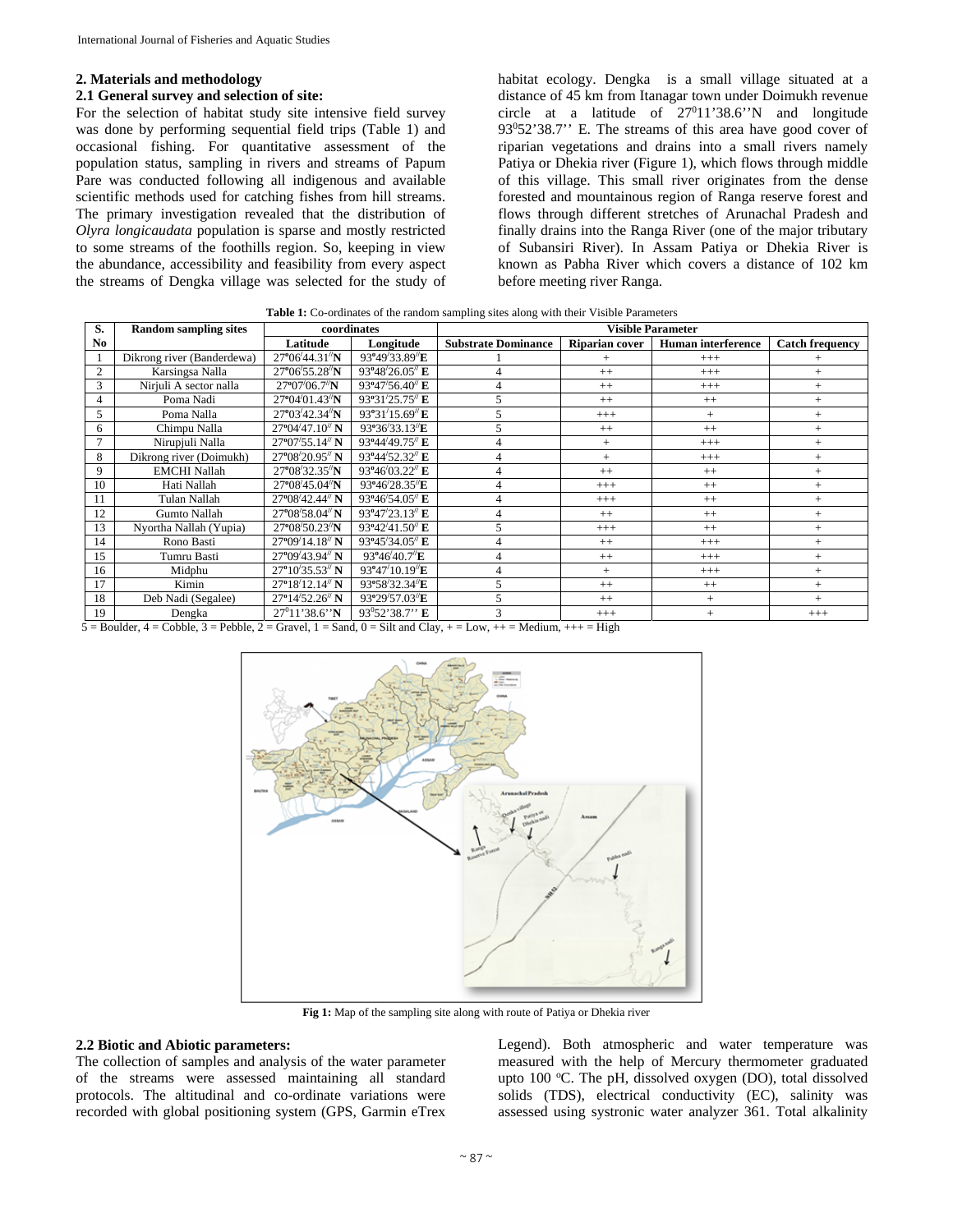$(TA)$  mgl<sup>-1 [4]</sup>, free carbon dioxide  $(FCO<sub>2</sub>)$  mgl<sup>-1 [51]</sup>, total hardness (TH) mgl<sup>-1 [4]</sup> of samples was estimated titrimatically following standard methodology. The sampling of plankton was done following standard method **[4]** and identified upto genus level using standard literatures **[18, 8, 3]**. The substrate composition of the stream bed was assessed **[13]** by line quadrate method. Standard data sheets were prepared based on standard protocols **[38]** and habitat inventory manual **[41]** for studying the riparian vegetation of the study site. The parameters considered for study were vegetation type, vegetation stage, dominant land use and sign of soil erosion

# **3. Results**

# **3.1 Physical and chemical parameters**

Seasonal variation in physical and chemical attributes has been presented in Table 2. The pH recorded at the study sites varied from  $6.8\pm0.42$  to  $7.6\pm0.04$ . The maximum was recorded during pre-monsoon and the minimum during post-monsoon.

While others physical parameters such as air temperature, water temperature, water current, TDS, conductivity were evaluated that respectively ranged from  $22.8 \pm 3.54$  to 28.6 $\pm$ 2.34 (°C); 19.8 $\pm$ 3.63 to 24.8 $\pm$ 1.18 (°C); 0.94 $\pm$ 0.03 to 1.07 $\pm$ 0.14 (m/s); 45.13 $\pm$ 6.86 to 66.24 $\pm$ 31.01 (ppt) and 202.5 $\pm$ 53.72 to 240 $\pm$ 32.37 ( $\mu$  mhos cm<sup>-2</sup>) at the stream sites. Chemical parameters of the stream included dissolved oxygen (DO), dissolved carbon dioxide (DCO<sub>2</sub>), alkalinity, hardness and salinity. The DO recorded ranged from  $6.4 \pm 1.35$  to 8.4±0.51 (mg/l) having maximum DO during pre-monsoon and minimum during monsoon. While other chemical parameters showed significant variation during each of the sampling in the stream which were between  $2.2\pm 0$  to  $3.3\pm 1.27$ (mg/l);  $31.5\pm9.19$  to  $76.94\pm1.21$  (mg/l);  $6\pm1.14$  to  $6.7\pm1.5$ (mg/l) respectively for DCO<sub>2</sub>, alkalinity, hardness and salinity. Being freshwater stream, the salinity ranging  $11\pm0.01$  to  $0.14\pm0.07$  (ppt) was almost uniform throughout the whole study period between Nov 2011 to Oct 2012 (Figure 2).

**Table 2:** Seasonal variation in physical and chemical parameters from Dengka stream during November 2011 – October 2012

| Parameter                    | Pre-Monsoon       | <b>Monsoon</b>    | <b>Post-Monsoon</b> |
|------------------------------|-------------------|-------------------|---------------------|
| <b>Physical and chemical</b> |                   |                   |                     |
| рH                           | $7.6 \pm 0.04$    | $7.5 \pm 0.35$    | $6.8 \pm 0.42$      |
|                              | $(7.63 - 7.73)$   | $(7.05 - 7.8)$    | $(6.41 - 6.9)$      |
| Air temp. $(^{\circ}C)$      | $22.8 \pm 3.54$   | $28.6 \pm 2.34$   | $25.9 \pm 3.23$     |
|                              | $(19.7 - 26.3)$   | $(26.7 - 31.4)$   | $(22.5 - 29.8)$     |
| Water temp. $(^{\circ}C)$    | $19.8 \pm 3.63$   | $24.8 \pm 1.18$   | $22 \pm 2.52$       |
|                              | $(16.6 - 24.5)$   | $(23.8 - 26.5)$   | $(18.4 - 23.8)$     |
| Water current $(m/s)$        | $0.94 \pm 0.03$   | $1.07 \pm 0.14$   | $1.04 \pm 0.14$     |
|                              | $(0.88 - 0.94)$   | $(0.96 - 1.29)$   | $(0.89 - 1.20)$     |
| TDS (ppt)                    | $45.13 \pm 6.86$  | $66.24 \pm 31.01$ | $63.7 \pm 26.88$    |
|                              | $(41.26 - 55.39)$ | $(41.66 - 106.2)$ | $(48.62 - 104)$     |
| Conductivity                 | $202.5 \pm 53.72$ | $240 \pm 32.37$   | $206.25 \pm 123.21$ |
| ( $\mu$ mhos cm $^{-2}$ )    | $(146 - 274)$     | $(201 - 274)$     | $(114 - 382)$       |
| DO(mg/l)                     | $8.4 \pm 0.51$    | $6.4 \pm 1.35$    | $8.3 \pm 0.73$      |
|                              | $(8.04 - 9.2)$    | $(5.6 - 8.5)$     | $(7.6 - 9.2)$       |
| $DCO2$ (mg/l)                | $2.2 \pm 0$       | $2.7 \pm 1.1$     | $3.3 \pm 1.27$      |
|                              | (2.2)             | $(2.2 - 2.4)$     | $(2.2 - 2.4)$       |
| Alkalinity (mg/l)            | $76.94 \pm 1.21$  | $31.5 \pm 9.19$   | $41.95 \pm 35.90$   |
|                              | $(75.69 - 78.6)$  | $(60.21 - 75.18)$ | $(59.6 - 76.65)$    |
| Hardness (mg/l)              | $6 \pm 1.14$      | $6.7 \pm 1.5$     | $6.25 \pm 1.25$     |
|                              | $(5 - 8)$         | $(5 - 8)$         | $(5 - 8)$           |
| Salinity (ppt)               | $0.12 \pm 0.01$   | $0.11 \pm 0.01$   | $0.14 \pm 0.07$     |
|                              | $(0.05 - 0.3)$    | $(0.1 - 0.13)$    | $(0.05 - 0.23)$     |



**Fig 2:** Seasonal variation in physical and chemical parameters from Dengka stream during November 2011 – October 2012

# **3.2. Biological Parameter:**

Zooplankton counts were comparatively low in comparison to Phytoplankton. Phytoplankton counts ranged from 59 to 90 (units/l) whereas Zooplankton ranged between 8 to 13 (units/l) Zooplankton. The maximum count was recorded during postmonsoon and minimum during monsoon for both the planktonic life forms (Figure 3). 7 genera of Bacillariophyceae, 9 genera of chlorophyceae and 6 genera Zooplankton were sampled from the stream (Table 3).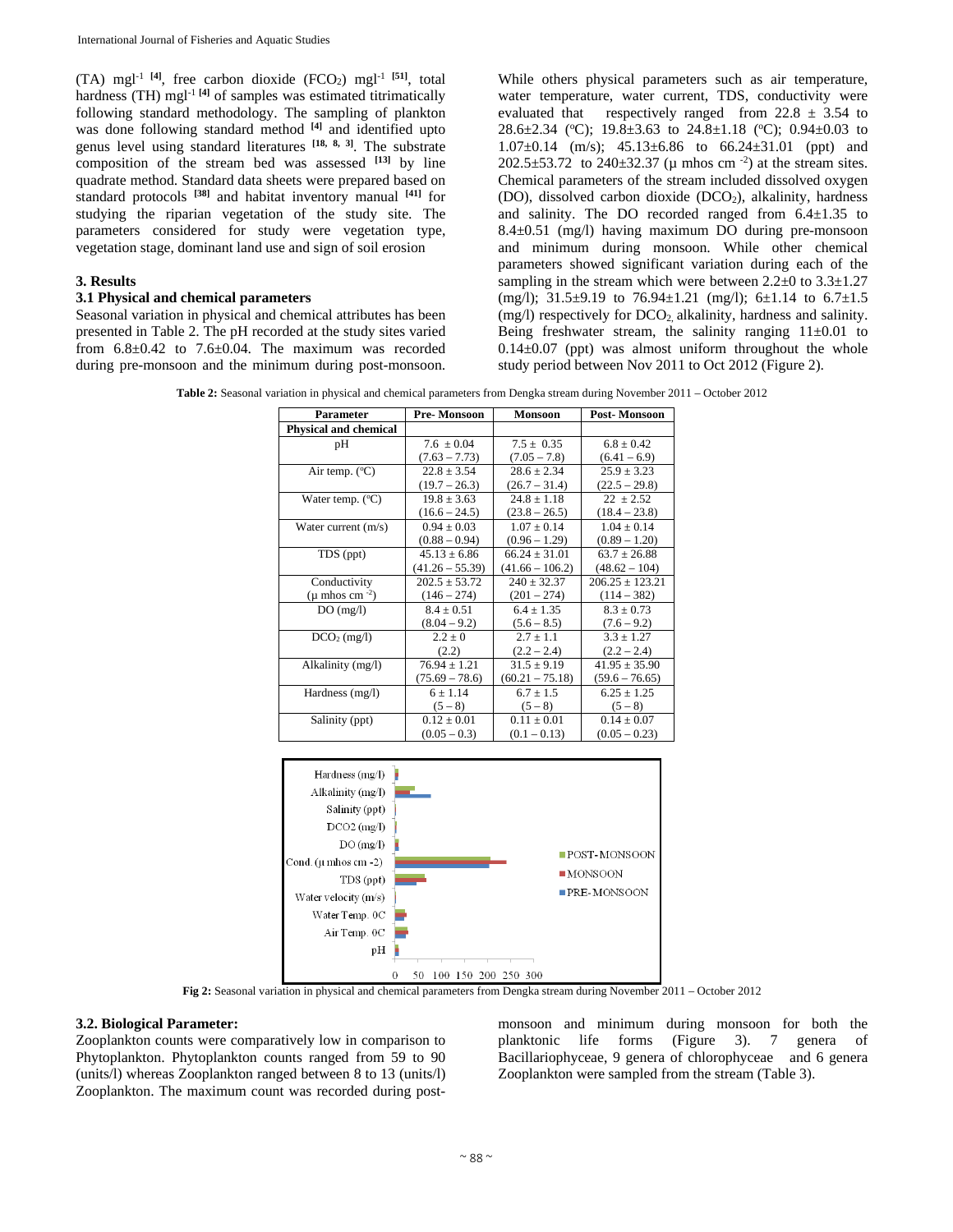| S. No          | Family            | Genus               |
|----------------|-------------------|---------------------|
|                | Phytoplankton     |                     |
| $\mathbf{1}$   | Bacillariophyceae | Navicula            |
|                |                   | Pinnularia          |
|                |                   | Gomphonema          |
|                |                   | Melosira            |
|                |                   | Tabellaria          |
|                |                   | Surirella           |
|                |                   | fragillaria         |
| 2.             | chlorophyceae     | Closterium          |
|                |                   | Euastrum            |
|                |                   | Cosmarium           |
|                |                   | Spirogyra           |
|                |                   | Zygnema             |
|                |                   | Ulothrix            |
|                |                   | Microspora          |
|                |                   | Oedogonium          |
|                |                   | Netrium             |
|                | Zooplankton       |                     |
| 3              | Copepod           | Diaptomus           |
|                |                   | Epischura           |
| $\overline{4}$ | Tubillaria        | Microstomum         |
|                |                   | <b>Bothrioplana</b> |
| 5              | Cladocera         | Daphnia             |
| 6              | Rotifera          | Asplancha           |

**Table 3:** Planktonic community sampled from Dengka stream during November 2011 – October 2012



**Fig 3:** Seasonal variation of planktonic community from Dengka stream during November 2011 – October 2012

# **3.3. Substrate composition**

Substrate components studied (Figure 4) were Boulders, Cobbles, Pebbles, Gravels, Sands and silts. The stream sites

were dominated with pebbles having 34% of the total substrate followed by cobble (29 %), gravel (23 %) boulder (8 %), sand (5%), silt and clay (1 %) composition was remarkably low.



# **3.4. Riparian vegetation:**

The study was focused on the vegetation types, vegetation stages, dominant land uses and bank shapes of the site. The findings (figure 5) revealed the dominance of shrubs (12.28%)

in vegetation types, shrubs (11.4%) and mature (11.4%) stages dominating the vegetation stages, land used for agriculture (11.4%) was recorded as the most dominant form of land use and bank shapes was found mostly sloping (17.54%).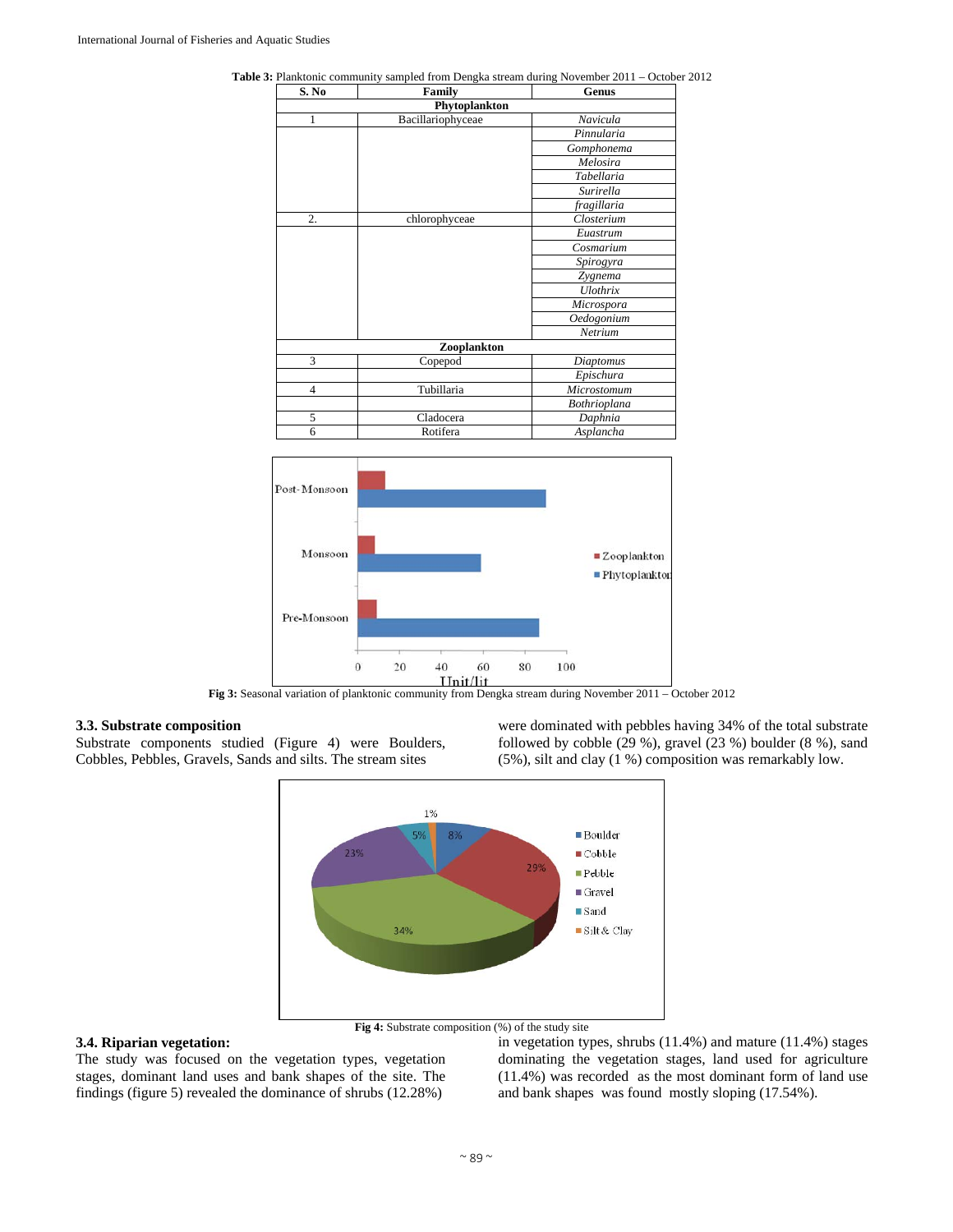

**Fig 5:** Riparian composition (%) of the sampling site

# **3.5. Population status and size frequency:**

Population distribution (Figure 6) of *Olyra longicaudata*  showed larval stages dominating the pre-monsoon and postmonsoon period while adult stages dominated in the monsoon season. Percentile population (Figure 7) frequency of this species during sampling season showed that the size group  $(7.6–8.5 \text{ cm})$  was dominant followed by the group  $(6.6–7.5 \text{ cm})$ cm) size.



**Fig 6:** Population distribution of *Olyra longicaudata* during different season



**Fig 7:** Size frequency distribution of *Olyra longicaudata* during November 2011- October 2012

# **4. Discussion**

The selection of study sites for portraying habitat parameters is one of the most crucial aspects and was performed through random search of sizable population of the target species in various streams and rivers of Arunachal Pradesh, India. A rapid bench mark population survey was under taken in the year of 2011-12 and accordingly study site was selected based on highest catch frequency of the target fish in the streams of Dengka village compared to that of the other sites. The habitat

analysis of different sites provided the preliminary clues for habitat selectivity of *Olyra longicaudata* in that particular stream of Dengka village, despite certain anthropogenic activities were also found there common to like that of other such locations. A comparative account of occurrence level (Table 1) of the species and rapid habitat features indicate the differences clearly.

Water temperature plays an important factor influencing all biological and chemical processes directly or indirectly in all aspects of stream ecology **[11]**. The optimal growths of aquatic life forms are influenced by temperature **[11]**. In the present findings, both air and water temperature showed maximum values during monsoon and minimum values during premonsoon. Being the running waters, seasonal and daily variations were caused among different locations probably due to climate, elevation, extent of streamside vegetations and the relative importance of the ground water inputs **[2]**. The pH of a water body governed the water quality of the streams since it affects other chemical reactions such as solubility and toxicity **[20]**. Study **[10]** has revealed that pH ranging from 6.09 to 8.45 as ideal for supporting aquatic life forms including fish. The pH value obtained during the study was within the acceptable limit which was almost neutral with mild alkalinity during the pre-monsoon period and the fluctuations were also negligible during the whole period of study. Biologist have long believe that water as medium and current as a force strongly determine ecological distributions and shape the anatomical and behavioural adaptations inhabiting life forms **[2]**. Observations made by researcher **[22, 40, 5, 26, 42]** reveal water velocity as one of the major factors for the distribution of fish species in the different habitats. The water current in Dengka stream was found to differ from slow (pre-monsoon) to highly turbulent (monsoon) during different season of the year. Being perennial and high gradient riffle surface runoff from the nearby area contribute to the turbulence during monsoon whereas during pre-monsoon the only source of stream flow is its origin. Being hill stream catfish water current may facilitates building of nest by removing fine particles such as silt and also decreases egg mortality by continuous supply of oxygen, similar findings has been reported in *Rhinogobius sp.* **[25]** and *Salaria fluviatilis* **[53]***.* Electrical conductivity (EC) of water indicated the total dissolved ions and directly related to the total dissolved solids **[9]** where conductivity values of water were recorded maximum during monsoon and minimum during pre-monsoon. TDS values were also comparatively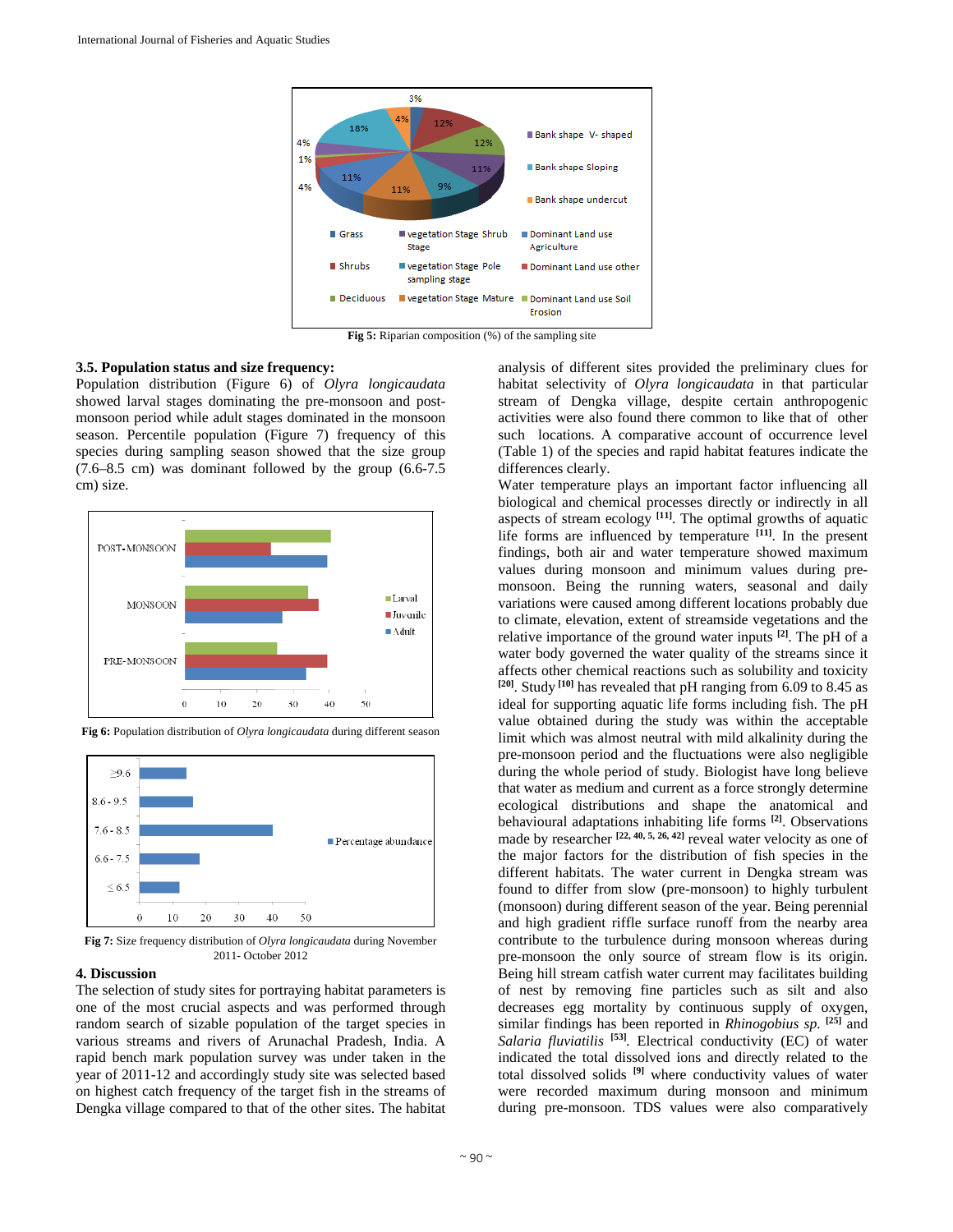lower in general mostly with clear water, the highest levels were recorded during monsoon and the lowest during premonsoon. The low level of EC and TDS indicated the lower concentration of dissolved ions and were within the permissible limits. The dissolved oxygen (DO) being very essential for many metabolic processes **[1]** showed maximum value during pre-monsoon and minimum during monsoon, indicating a very congenial habitat for hill stream fishes.  $CO<sub>2</sub>$ content showed maximum value during post monsoon, there was no much fluctuation observed during the whole study period. Low  $CO<sub>2</sub>$  was resulted due to absence of aquatic macrophytes which are mostly responsible for higher  $CO<sub>2</sub>$ concentration. Further being lotic water detrital deposits were hardly been noticed except the dropped off leaf liters from the riparian vegetations. Alkalinity determines the buffering capacity or ability to neutralize acid. Well buffered waters are often productive for fish **[7]**. The United States environment protection agency **[52]** specifies a minimum alkalinity of 20 mg/l as quality criteria for maintaining healthy aquatic biota. The present findings were within the permissible limit **[52]** that classified the stream into moderately buffered to highly buffered **[35]**. Hardness comprised of calcium and magnesium ions, indicating total hardness. The hardness value recorded was comparatively lower during the whole survey period, which might have resulted due to low concentration of dissolved ions. The salinity count was low and also found to be uniform during the whole survey period supporting the characteristic features of inland freshwater **[21]**. Planktonic communities play a key role in such freshwater streams by maintaining all the essential ecological functions of all the available aquatic life forms. Physicochemical factors probably influenced the growth of planktons **[16]** that were in conformity with many other mountain streams as studied by many authors [36,48]. The planktonic counts (phytoplankton and zooplankton) were indicative of the general trend **[24, 43, 23, 14, 48]** that displayed maximum population during post monsoon and minimum abundance during monsoon season. The higher counts of planktonic life forms during post monsoon and pre monsoon compared to monsoon was probably because of moderate water temperature and optimum levels required growth parameters available in the stream **[27, 46]**. Broadly the climate and geomorphology of the stream might have influenced intricate nature of such aquatic habitats through hydrology, nutrient dynamics and temperature regimes, substrates qualities as well as quantities along with dynamic stream morphology **[37]**. The substrates were dominated by pebbles and being devoid of clay and negligible detrital deposits facilitated hideout and micro habitats for various aquatic insects, insect larvae and crustaceans which might have formed preferred trophic niche of this catfish and may be one of the reasons for making this stream habitat more ideal for this bottom dweller fish. Further, the habitat as a whole is a complex product of the surrounding land and climate **[34]** skewed by a good cover of riparian vegetations signifying the suitability of the habitat for the fish and other interacting aquatic organisms **[29, 50]**. In the context of population structure of the fish, Dengka stream showed an optimum microhabitat quality where pattern of age structure and sex ratios were normally maintained whereas rest other streams population structure itself indicated a stress situation with very fragmented and small population either of monosex or having disparity in age and sexes of the fish. The explanation against such critical condition is not available as there exists hardly any evidence of exogenous chemicals in those streams except microhabitat degradation due to physical reasons.

The present investigation demonstrated that *Olyra longicaudata* have the specialized and distinguishable habitat predilection in lotic system. The field enumeration also revealed that environment stressors like habitat degradation, effect of global warming and anthropocentric as well as anthropogenic intervention in the recent past might have caused decrease in their reproductive potential which needs further investigation and which might be causing decline of their population in wild. The conservation of any declining aquatic species may be possible either through *in-situ* habitat conservation or by induced breeding in captivity followed by ranching in natural habitat **[45, 54]**. For designing a conservation strategy it is mandatory to generate basic information of its life cycle strategy, habitat ecology as well as sexual dimorphism including *in-situ* pattern of reproduction. In this context the findings of this study will provide baseline information regarding the habitat ecology of this fish and will help future researcher in designing conservation strategy for the fish.

# **5. Acknowledgement**

The authors are grateful to Department of Biotechnology (DBT), New Delhi for their financial assistance and to the tribal people of Dengka village, Papumpare, Arunachal Pradesh for their assistance during fish sampling and data collection.

# **6. Reference**

- 1. Ahmad S. Preface. In: Oxidative stress and Antioxidant defences in Biology. Chapman and Hall, NY, 1995, 11-17.
- 2. Allan JD. Stream ecology, Structure and function of running waters. Chapman and Hall, London, 1995, 388p.
- 3. Anand N. Indian freshwater microalgae. Edn 1, Bishen Singh Mahendra Pal Singh, 23- A, Connaught place, Dehradun, India, 1998, 94.
- 4. APHA. Standard methods for the examination of water and waste water. Edn 21, Amer Pub Health Assoc inc, Washington DC, 2005.
- 5. Arunachalam M. Assemblage structure of stream fishes in the Western Ghats (India). Hydrobiologia 2000; 430:1-31.
- 6. Bagra K, Kadu K, Nabeswar KS, Laskar BA, Sarkar UK, Das DN. Ichthyological survey and review of the checklist of fish fauna of Arunachal Pradesh, India. Check list 2009; 5(2):330-350.
- 7. Bain MB. Interpreting chemical data. In MB Bain, NJ Stevenson (eds) Aquatic habitat assessment. Common methods. American Fisheries Society, Bethesda, Maryland, 1999, 181-192.
- 8. Battish SK. Freshwater zooplankton of India. Oxford and IBH Publishing Co. Pvt. Ltd, 1992.
- 9. Bhatt LR, Lacoul P, Lekhak HD, Jha PK. Physicochemical characteristics and phytoplankton of Taudaha Lake, Kathmandu. Poll Res 1999; 18(14):353-358.
- 10. Boyd CE, Lichkoppler F. Water quality management in pond fish culture. International centre for Aquaculture,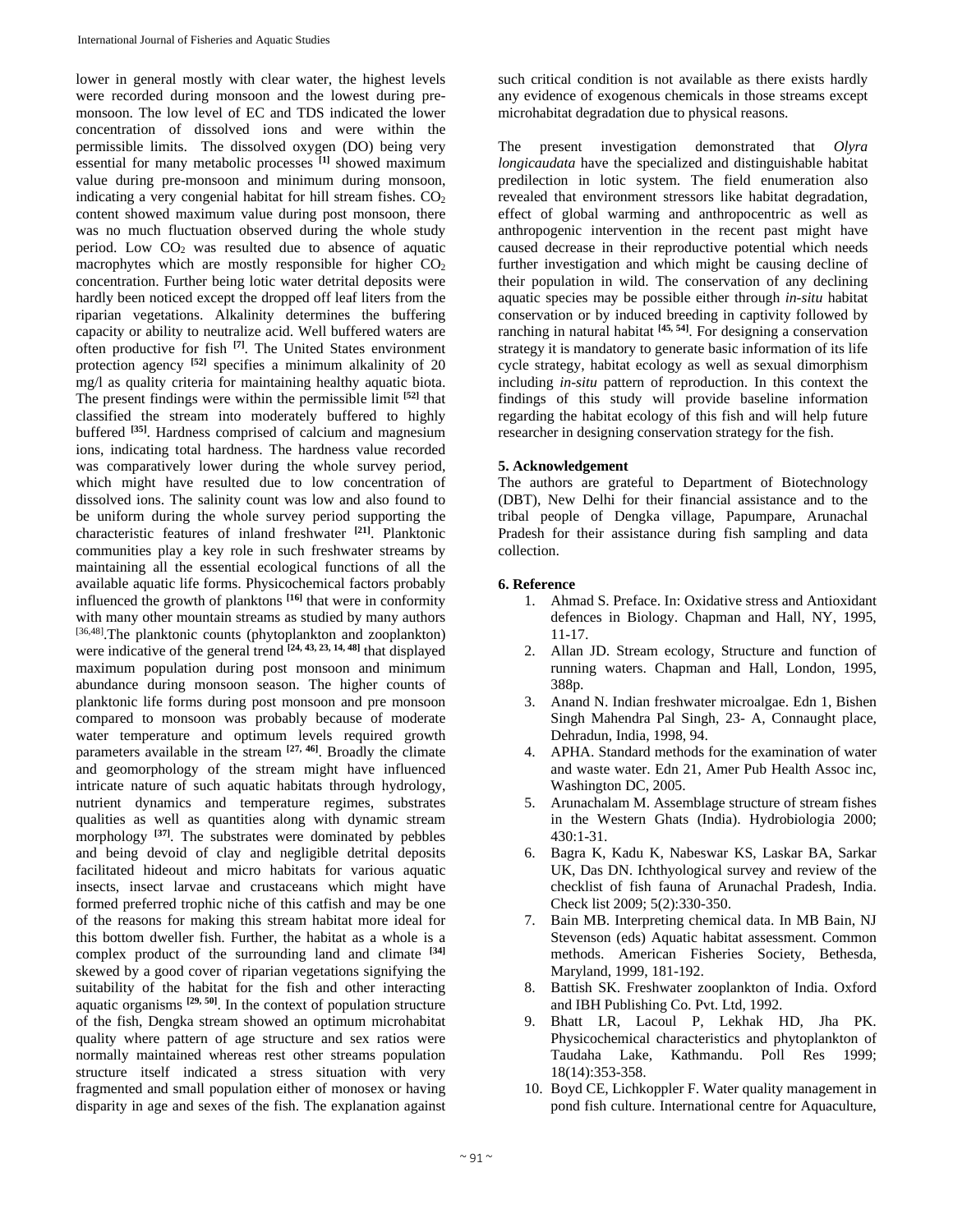Aubum University, Research and Development, 1979, 22, 1-30.

- 11. Buttner JK, Soderberg RW, Terlizzi DE. An introduction to water chemistry in freshwater aquaculture. NRAC fact sheet no. 170, University of Massachusetts, Dartmouth, North Dartmouth, Massachusetts, 1993, 4.
- 12. Chovance A, Hoffer R, Schiemer F. Fish as bioindicators. Bioindicatos and biomonitors, 2003, 639-675.
- 13. Cummins KW. An evaluation of some techniques for the collection and analysis of benthic samples with special emphasis on lotic waters. American Midland Naturalist 1962; 67:477-504.
- 14. Daimari P, Choudhury M, Dutta A. Ecology and Fishery of River subansiri (Arunachal Pradesh). Environment & Ecology 2005; 23(1):49-54.
- 15. Darwall W, Vie JC. Identifying important sites for conservation of freshwater biodiversity. Extending the species-based approach. IUCN – The World Conservation Union, Gland, Switzerland and Cambridge, UK, 2005.
- 16. Davis CC. A preliminary study of the plankton of the Cleveland Harbor area, Ohio. II. The distribution and quantity of the phytoplankton. Ecol Monogr 1954; 24(4):321-347.
- 17. Dudgeon D, Arthington AH, Gessner MO, Kawabata ZI, Knowler DJ, Leveque C, Naiman RJ, Prieur-Richard AH, Soto D, Stiassny MLJ, Sullivan CA. Freshwater biodiversity: importance, threats, status and conservation challenges. Biological Review 2006; 81:163-182.
- 18. Edmondson WT. Fresh water Biology. Edn 2, John Wiley and sons, New York, 1959.
- 19. Ehrlich PR, Wilson EO. Biodiversity studies: Science and policy. Science 1991; 253:758-762.
- 20. Fakayode SO. Impact Assessment of Industrial Effluent on Water Quality of the Receiving Alaro River in Ibadan, Nigeria. Ajeam-Ragee 2005; 10:1-13.
- 21. Flaherty M, Szuster BW, Miller P. Low Salinity Shrimp Farming in Thailand. Ambio 2000; 29(3):174- 179.
- 22. Gorman OT, Karr JR. Habitat structure and stream fish communities. Ecology 1978; 59:507-15.
- 23. Gurumayum SD, Daimari P, Goswami BS, Sarkar A, Choudhury M. Ecology of the river Subansiri in Arunachal Pradesh. J Inland Fish Soc India 2000; 33(2):50-54.
- 24. Hussainy SU. Studies on limnology and primary production of a tropical lake. Hydrobiologia 1967; 30:335-352.
- 25. Ito S, Yanagisawa Y. Mate choice and cannibalism in a natural population of a stream goby, *Rhinogobius sp*. Ichthyological Research 2000; 47:51-58.
- 26. Joha MS, Tandon KK, Tyor AK, Rawal YK. Fish diversity in different habitats in the streams of lower, Middle Western Himalayas Pol J Ecol 2002; 50(1):45- 56.
- 27. Jones RI, Francis RC. Dispersion patterns of phytoplankton in lakes. Hydrobiologia 2004; 86(1- 2):21-28.
- 28. Kang B, He D, Perrett L, Wang H, Hu W, Deng W, Wu Y. Fish and fisheries in the Upper Mekong: current assessment of the fish community, threats and conservation. Rev Fish Biol Fisheries 2009; 19:465- 480.
- 29. Karr JR, Schlosser IJ. Water resources and the land water interface. Science 1979; 210:229-234.
- 30. Karr JR. Assessment of biotic integrity using fish communities. Fisheries 1981; 6:21-26.
- 31. Kessler RK, Thorp JH. Microhabitat segregation of the threatened spotted darter (*Etheostoma maculatum*) and closely related orange fin darter (*E. bellum*). Canadian Journal of Fisheries and Aquatic Sciences 1993; 50:1084-1091.
- 32. Kottelat M, Whitten T. Freshwater biodiversity in Asia with special reference to fish. World Bank Technical Paper no. 343, Washington, 1996, 59.
- 33. Laffaille P, Briand C, Fatin D, Lafage D, Lasne E. Point sampling the abundance of European eel (*Anguilla anguilla*) in freshwater areas. Archiv fur Hydrobiologie 2005; 162:91-98.
- 34. Likens GE, Bormann FH. Linkages between terrestrial and aquatic ecosystems. Bioscience 1974; 24:447-456.
- 35. Lind OT. Handbook of common methods in limnology. Mosby CV, Saint Louis, Missouri, 1974; 199.
- 36. Malik DS, Bharti U. Status of plankton diversity and biological productivity of Sahastradhara stream at Uttarakhand. India Journal of Applied and Natural Science 2012; 4(1):96-103.
- 37. Meixler MS. Regional setting. Aquatic habitat assessment. Common methods. American fisheries society, Bethesda, Maryland, 1999.
- 38. Mills KE, Stevenson JN. Riparian vegetation. In: Bain MB & Stevenson NJ (eds). Aquatic habitat assessment. Common methods. American Fisheries Society, Bethesda, Maryland, 1999; 125-133
- 39. Mishra DN, Moza U. Changing scenario of fish and fisheries of River Yamuna-part II. In: Vass KK, Sinha M (eds) Changing perspectives of inland fisheries. Proceedings of the national seminar, march 16–17, 1997, Inland Fisheries Society of India, Barrackpore, 1997, 57–62.
- 40. Moyle PB, Vondracek B. Persistence and structure of the fish assemblage in a small California stream. Ecology 1985; 65:1-13.
- 41. NBFGR. Part of manual on habitat and biological inventory under NATP "Germplasm inventory and gene banking of freshwater fishes'' NBFGR, Lucknow, 2000, 26.
- 42. Negi RK, Joshi BD, Negi T, Chand P. A study on stream morphology of some selected streams hill streams of district Nainital with special reference to its biotic communities. Proceedings of National Seminar on Limnology at Jaipur, India, 2007.
- 43. Pathak V, Choudhury M, Laal AK, Bhattacharjee BK, Sarkar A, Mahavar LR. Ecology and production dynamics of river Brahmaputra with special emphasis on its tributaries. Central Inland Fisheries Research Institute, Barrackpore, India, 2000, 97.
- 44. Payne AI, Sinhua R, Singh HR, Huq S. A review of the Ganges basin, its fish and fisheries. In: Welcome RL, Petr R (eds) Proceedings of the second international